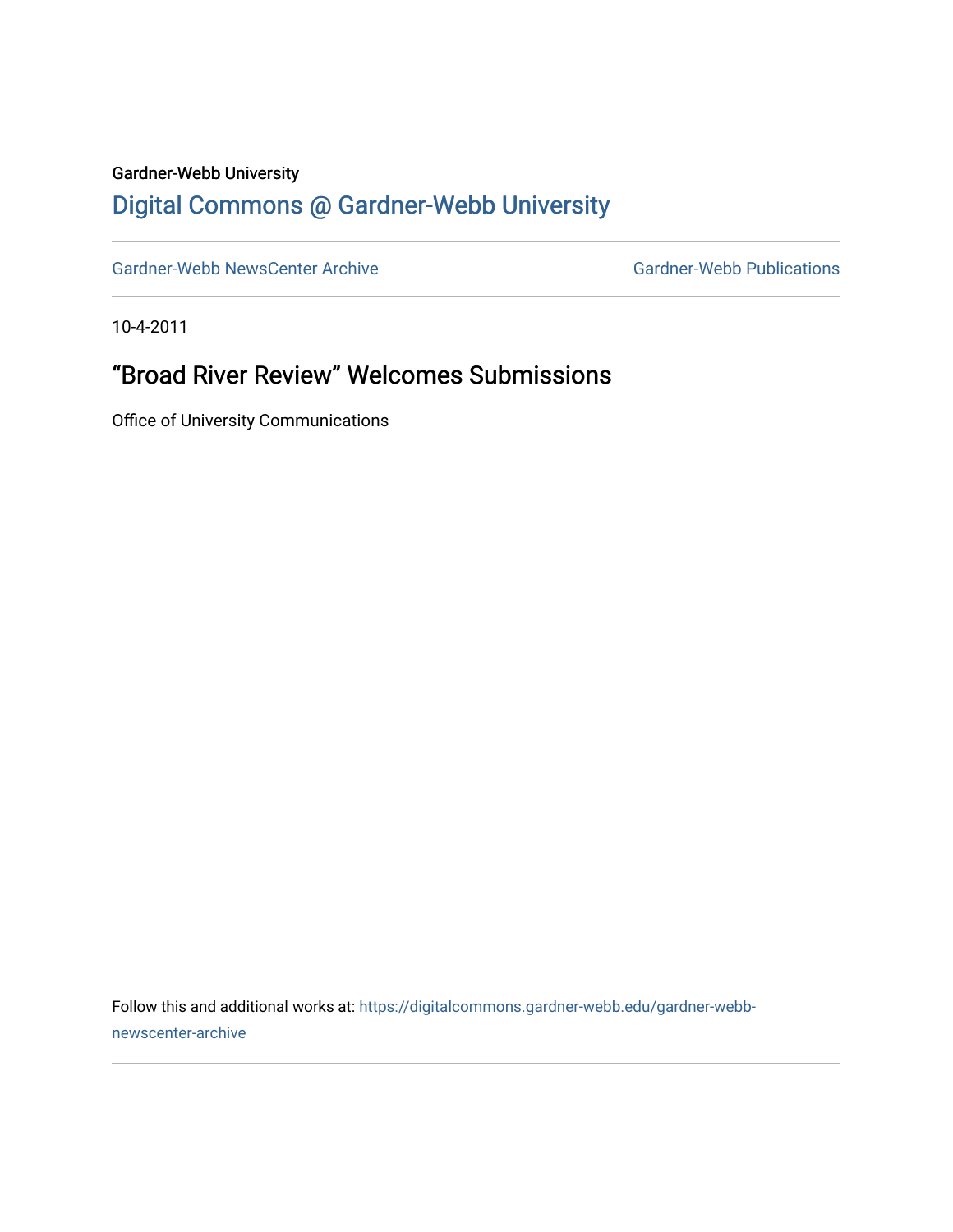## **"Broad River Review" Welcomes Submissions**

**webpublish.gardner-webb.edu**[/newscenter/broad-river-review-welcomes-submissions-2/](https://webpublish.gardner-webb.edu/newscenter/broad-river-review-welcomes-submissions-2/)

Office of University Communications **October 4, 2011 October 4, 2011** 

*The "Broad River Review" Welcomes Submissions for Spring 2012 Issue Journal Showcases Original Poetry, Fiction, Creative Nonfiction, and Cover Art.*

**[broad river review](http://152.44.63.252/newscenter/?attachment_id=1022)** BOILING SPRINGS, N.C.— The "Broad River Review" is calling for submissions of original poetry, fiction, and creative nonfiction for its Spring 2012 issue. Visual artists are also encouraged to submit samples for possible cover art. The submission postmark deadline is Nov. 1, 2011.

Writers have two avenues for submission, either a general submission or a submission to "The Rash Awards" writing contests, which offer \$500 prizes in Fiction and Poetry. The Fiction contest is judged by Silas House, the award-winning author of four novels, two plays, and a creative nonfiction book about social protest ([silashouse.weebly.com\)](http://www.gardner-webb.edu/press/archives/october-2011/silashouse.weebly.com). The Poetry contest is judged by Cathy Smith Bowers, who has won several awards for her four books of poetry.

All general submissions and contest submissions received before the deadline will be considered for publication. However, only official entries for "The Rash Awards" will be eligible for the prize awards. Contest submissions must be accompanied by an entry fee of \$15.

Poetry submissions are restricted to five poems, with no more than ten pages total per submission. Fiction and nonfiction submissions must be no more than 5,000 words. All submissions must be typed. The editors welcome submissions which have been simultaneously offered to other publications, but writers are expected to notify the editorial staff if the work is accepted elsewhere.

For complete submission guidelines and contest rules, email the editors at [broadriverreview@gardner-webb.edu,](mailto:broadriverreview@gardner-webb.edu) or visit [broadriverreview.org](http://www.broadriverreview.org/).

The "Broad River Review" is the official literary magazine of Gardner-Webb University. The "Review" is proud to offer an outlet for our undergraduate students, faculty, staff, and local community members, and each year, the editors of the "Broad River Review" recognize certain undergraduate students for outstanding achievement in poetry and fiction. Since 2002, we have made a conscious effort to broaden our scope to include regional and national writers. The "Broad River Review" is perfect bound and published annually in late spring.

*Located in Boiling Springs, N.C., Gardner-Webb University was founded in 1905 and is home to over 4,300 students from 37 states and 21 foreign countries. Gardner-Webb seeks a higher ground in higher education – one that embraces faith and intellectual freedom,*